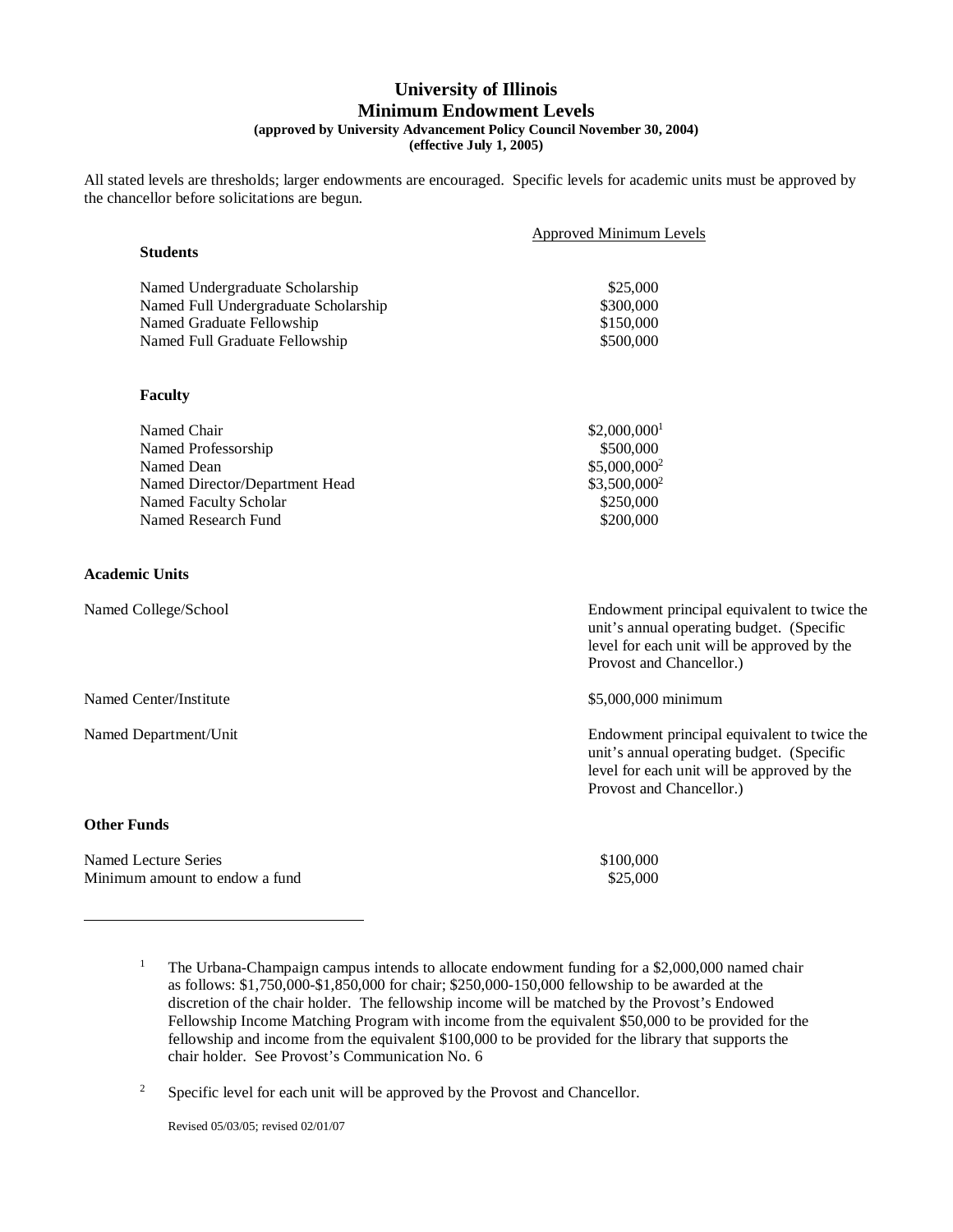# **Endowment Levels – Guidelines for Administration As of July 1, 2005**

Revised 02/01/07

All stated levels are thresholds; larger endowments are encouraged. Specific levels for academic units must be approved by the Chancellor before solicitations are begun.

#### **Students**

#### **Named Undergraduate Scholarship** – minimum required \$25,000

- Need based, merit based or both
- Renewable or non-renewable at the discretion of the donor as long as the student is in good academic standing and is making significant progress towards a degree
- Provides financial support for undergraduate student(s) tuition and fees
- Other expenses, such as books, supplies, parking, transportation, child care, scholarship administration expenses, room and board may be allowed at the donor's discretion once tuition and fees are covered
- Unspent income may be reinvested to principal or accumulated for future use

#### **Named Full Undergraduate Scholarship** – minimum required \$300,000

- Need based, merit based or both
- Renewable or non-renewable at the discretion of the donor as long as the student is in good academic standing and is making significant progress towards a degree
- Provides full financial support for one undergraduate student tuition and fees
- Other expenses, such as books, supplies, parking, transportation, child care, scholarship administration expenses, room and board may be allowed at the donor's discretion once tuition and fees are covered
- Unspent income may be reinvested to principal or accumulated for future use

#### **Named Graduate Fellowship** – minimum required \$150,000

- Provides financial stipend for graduate student(s) under current University and Campus policies
- Tuition and fee waivers may also be included depending on the levels established at each campus
- Additional income may provide living stipend, supplies allowance or books and materials at the discretion of the donor
- Unspent income may be reinvested to principal or accumulated for future use
- May be renewable at the discretion of the donor as long as graduate student is in good academic standing and is making significant progress towards a degree

# Notes: 1. At UIUC, graduate fellowships funded at the \$150,000 level qualify for a match of income from the Provost. Prior approval is required.

2. Endowment funding of graduate support between \$25,000 and \$150,000 is considered a graduate award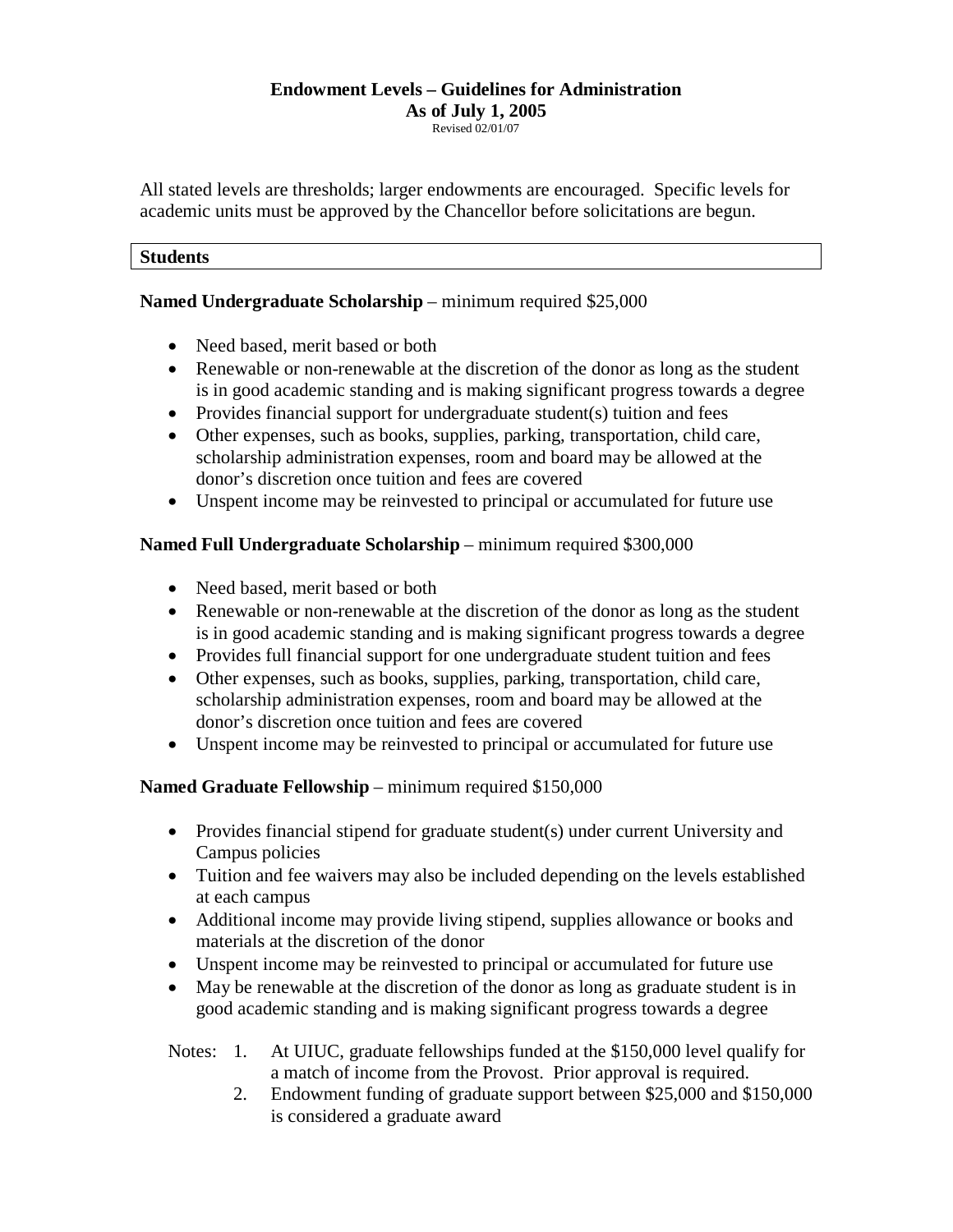# **Named Full Graduate Fellowship** – minimum required \$500,000

- Provides full stipend for one graduate student under current University and Campus policies
- Tuition and fee waivers are typically included; if waiver isn't included, net income from the endowment shall provide funding for tuition and fees or unit may provide tuition and fee supplements
- Additional income may provide living stipend, supplies allowance or books and materials at the discretion of the donor
- Unspent income may be reinvested to principal or accumulated for future use
- May be renewable at the discretion of the donor as long as graduate student is in good academic standing and is making significant progress towards a degree

#### **Faculty**

**Named Chair** – minimum required \$2,000,000

- Provides support to a faculty chair holder under current governing policies and procedures of the University and Campus
- May be used for retention and recruitment
- May include expenses directly related to the chair
- For College positions, the Dean may select the chair subject to the approval of the appropriate University officials and the Board of Trustees; Campus-wide chairs may be selected by the Provost subject to the approval of the Chancellor and the Board of Trustees

Note: for UIUC, see Provost Communication #6 for more information and current guidelines.

# **Named Professorship** – minimum required \$500,000

- Provides support to a faculty professorship holder under current governing policies and procedures of the University and Campus
- May be used for faculty support, awards, retention or recruitment
- May include expenses directly related to the professorship
- For College positions, the Dean may select the professor subject to the approval of the appropriate University officials and the Board of Trustees; Campus-wide professors may be selected by the Provost subject to the approval of the Chancellor and the Board of Trustees

Note: for UIUC, see Provost Communication #6 for more information and current guidelines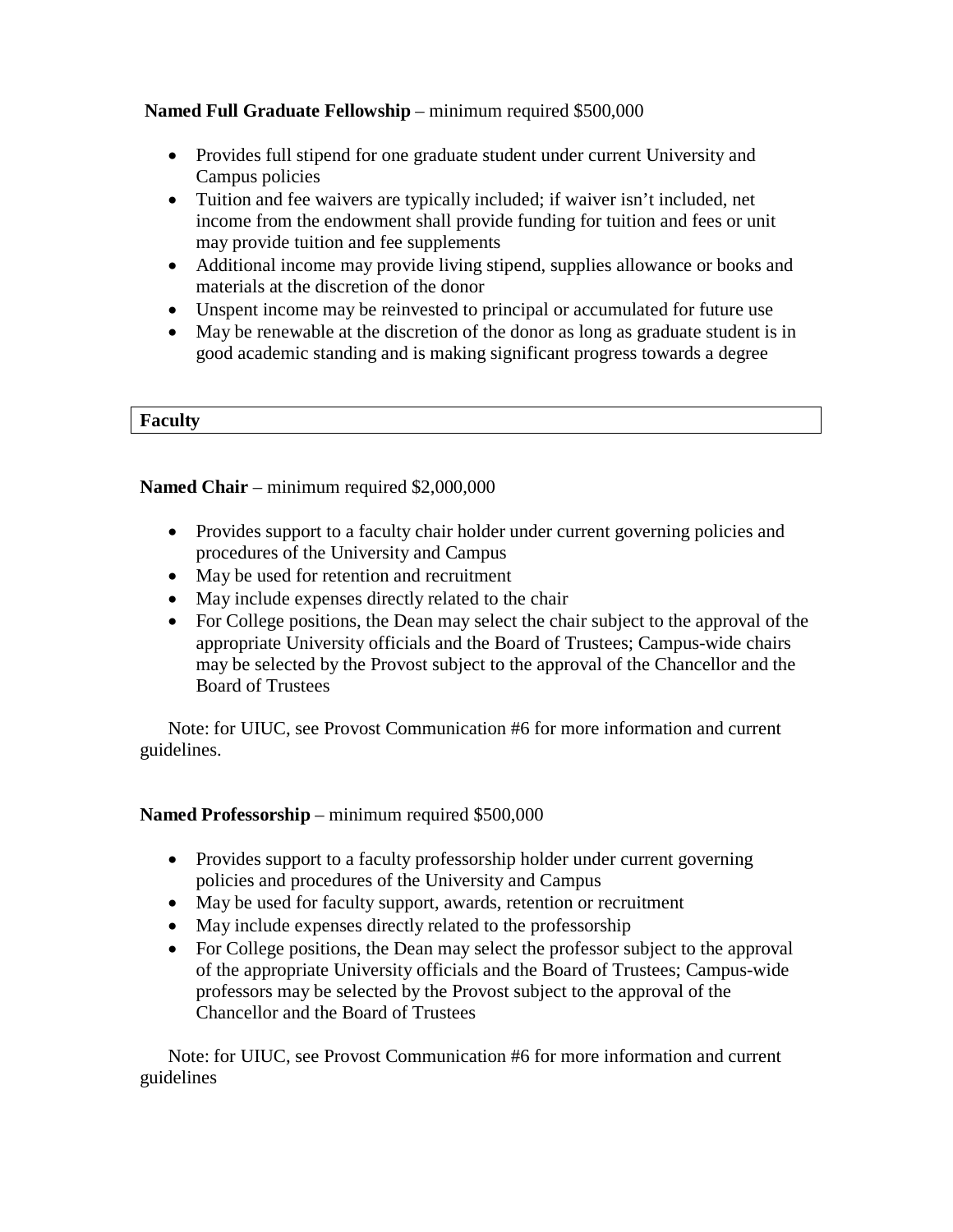# **Named Dean** – minimum required \$5,000,000

• To be used for unrestricted support for non-recurring expenses of the unit (nonsalary) at the discretion of the Dean under current policies and procedures of the University

See UI Policies and Procedures Manual [Section 8](https://www.obfs.uillinois.edu/bfpp/section-8-payments-reimbursements/) for appropriate spending

- Specific funding level for each unit will be approved by the Provost and Chancellor
- Gifts received for the Named Dean may not be used for additional naming opportunities
- Once a Dean's position has been named, all successors will be accorded this title. This title will be included in the Board of Trustees approval process for faculty appointments.

#### **Named Director/Department Head** – minimum required \$3,500,000

• To be used for unrestricted support for non-recurring expenses of the unit (nonsalary) at the discretion of the Director or Department Head under current policies and procedures of the University

> See UI Policies and Procedures Manual [Sections 8](https://www.obfs.uillinois.edu/bfpp/section-8-payments-reimbursements/) for appropriate spending

- Specific funding level for each unit will be approved by the Provost and **Chancellor**
- Gifts received for the Named Director/Department Head may not be used for additional naming opportunities
- Once a Department head position has been named, all successors will be accorded this title. This title will be included in the Board of Trustees approval process for faculty appointments.

**Named Faculty Scholar** – minimum required \$250,000

- Provides support to faculty members under current governing policies and procedures of the University and Campus
- May be used for faculty support and awards

# **Named Research Fund** – minimum required \$200,000

• Provides support for research under current governing policies and procedures of the University and Campus

#### **Academic Units**

**Named College/School** – minimum required is endowment principal (gift) equivalent to twice the unit's annual operating budget